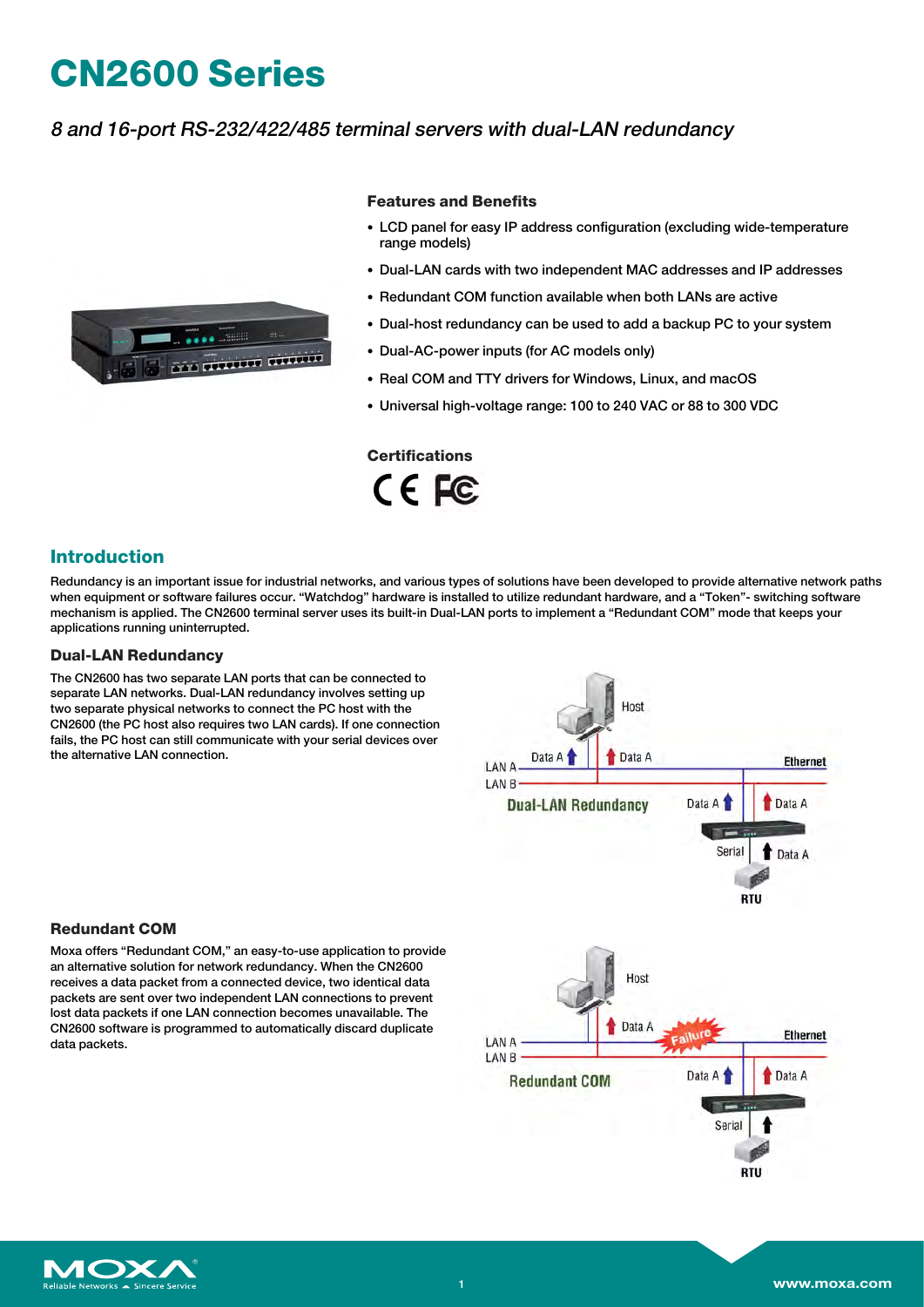#### **Dual-host Redundancy**

The CN2600's dual-LAN cards can also be used to set up "dual-host" redundancy. In this case, both networks (LAN A and LAN B in the figure) are connected to two different hosts. If either of the two hosts shuts down unexpectedly, the other host will still be able to communicate with serial devices connected to the CN2600.



## **Dual-AC Model Supported**

Dual-power redundancy uses two power inputs and redundant internal power supplies to ensure that all of the CN2600's functions will be available, even in the event of power circuit failures.

### **Appearance**



#### **Specifications**

| <b>Ethernet Interface</b>             |                   |
|---------------------------------------|-------------------|
| 10/100BaseT(X) Ports (RJ45 connector) |                   |
| <b>Magnetic Isolation Protection</b>  | 1.5 kV (built-in) |

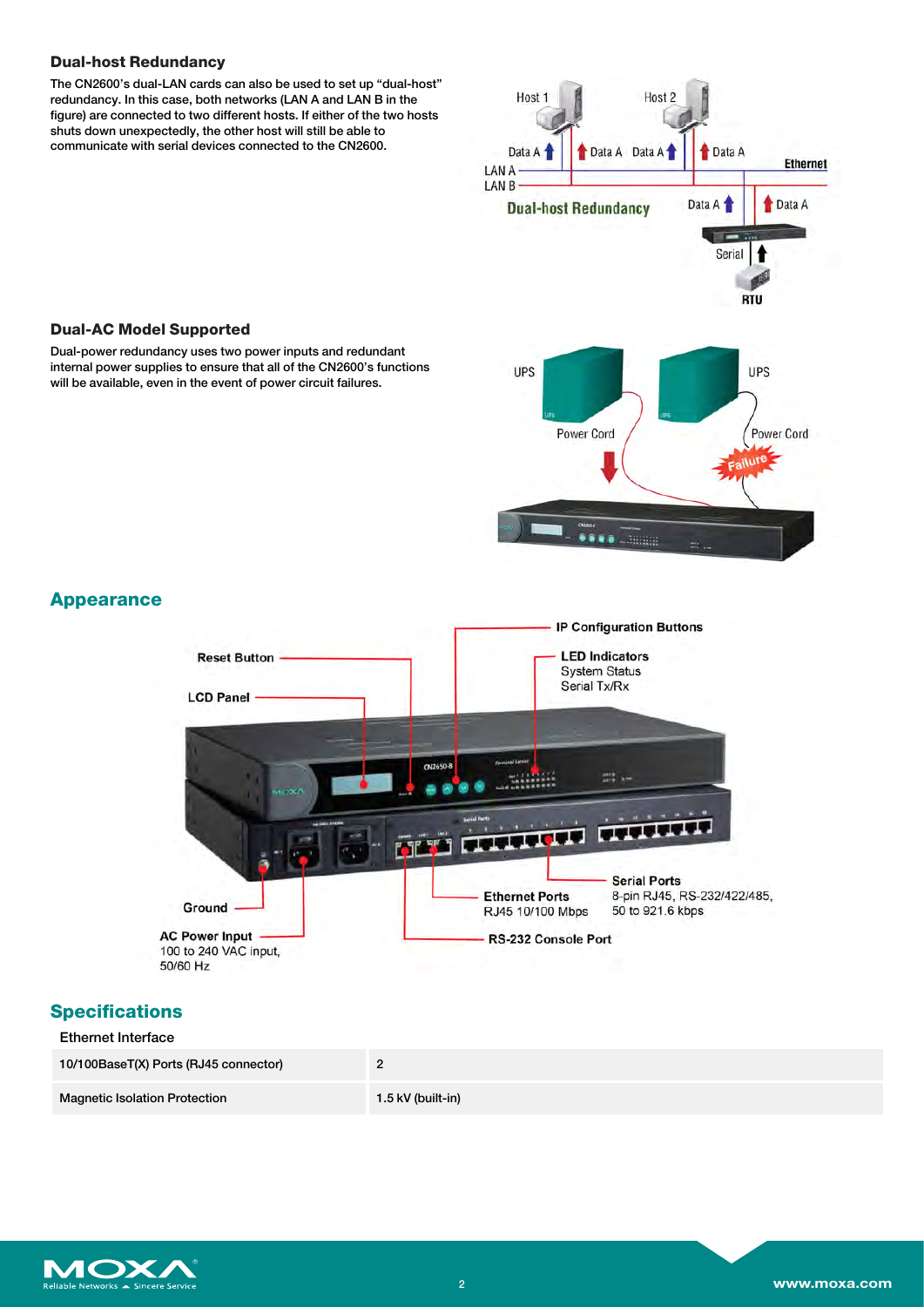#### Ethernet Software Features

| <b>Configuration Options</b>         | CN2610-8/CN2610-16: Serial Console, Telnet Console, Windows Utility, Device Search<br>Utility (DSU)<br>CN2650-8/CN2650-16/CN2600-2AC models: Serial Console, Telnet Console, Windows<br>Utility, Device Search Utility (DSU), Web console (HTTP/HTTPS) |
|--------------------------------------|--------------------------------------------------------------------------------------------------------------------------------------------------------------------------------------------------------------------------------------------------------|
| Management                           | ARP, BOOTP, DDNS, DHCP Client, DNS, HTTP, IPv4, SMTP, SNMPv1/v2c/v3, TCP/IP,<br>Telnet, UDP, ICMP, SLIP                                                                                                                                                |
| MIB                                  | MIB-II                                                                                                                                                                                                                                                 |
| Security                             | HTTPS/SSL, RADIUS, SSH, PAP, CHAP                                                                                                                                                                                                                      |
| <b>Unicast Routing</b>               | RIPV1/V2, Static Route                                                                                                                                                                                                                                 |
| <b>Windows Real COM Drivers</b>      | Windows 95/98/ME/NT/2000, Windows XP/2003/Vista/2008/7/8/8.1/10 (x86/x64),<br>Windows 2008 R2/2012/2012 R2/2016/2019 (x64), Windows Embedded CE 5.0/6.0,<br><b>Windows XP Embedded</b>                                                                 |
| <b>Linux Real TTY Drivers</b>        | Kernel versions: 2.4.x, 2.6.x, 3.x, 4.x, and 5.x                                                                                                                                                                                                       |
| <b>Fixed TTY Drivers</b>             | SCO UNIX, SCO OpenServer, UnixWare 7, QNX 4.25, QNX 6, Solaris 10, FreeBSD, AIX 5.<br>x, HP-UX 11i, Mac OS X                                                                                                                                           |
| <b>Android API</b>                   | Android 3.1.x and later                                                                                                                                                                                                                                |
| <b>Security Functions</b>            |                                                                                                                                                                                                                                                        |
| Authentication                       | Local database (password only)<br><b>RADIUS</b>                                                                                                                                                                                                        |
| Encryption                           | HTTPS, AES-128, AES-256, HMAC, RSA-1024, SHA-1                                                                                                                                                                                                         |
| <b>Security Protocols</b>            | SNMP <sub>v3</sub><br>SSH <sub>v2</sub>                                                                                                                                                                                                                |
| Serial Interface                     |                                                                                                                                                                                                                                                        |
| Connector                            | CN2610/CN2650 models: 8-pin RJ45<br>CN2650I models: DB9 male                                                                                                                                                                                           |
| No. of Ports                         | CN2600-8 models: 8<br>CN2600-16 models: 16                                                                                                                                                                                                             |
| <b>Serial Standards</b>              | <b>CN2610 models: RS-232</b><br>CN2650 models: RS-232/422/485                                                                                                                                                                                          |
| <b>Operation Modes</b>               | Real COM mode, TCP Server mode, TCP Client mode, UDP mode, RFC2217 mode,<br>Terminal mode, Reverse Telnet mode, PPP mode, DRDAS mode, Redundant COM<br>mode, Disabled                                                                                  |
| <b>Baudrate</b>                      | 50 bps to 921.6 kbps                                                                                                                                                                                                                                   |
| Data Bits                            | 5, 6, 7, 8                                                                                                                                                                                                                                             |
| <b>Stop Bits</b>                     | 1, 1.5, 2                                                                                                                                                                                                                                              |
| Parity                               | None, Even, Odd, Space, Mark                                                                                                                                                                                                                           |
| <b>Flow Control</b>                  | None, RTS/CTS, DTR/DSR, XON/XOFF                                                                                                                                                                                                                       |
| Isolation                            | CN2650I models: 2 kV                                                                                                                                                                                                                                   |
| <b>RS-485 Data Direction Control</b> | ADDC <sup>®</sup> (automatic data direction control)                                                                                                                                                                                                   |
| Pull High/Low Resistor for RS-485    | 1 kilo-ohm, 150 kilo-ohms                                                                                                                                                                                                                              |

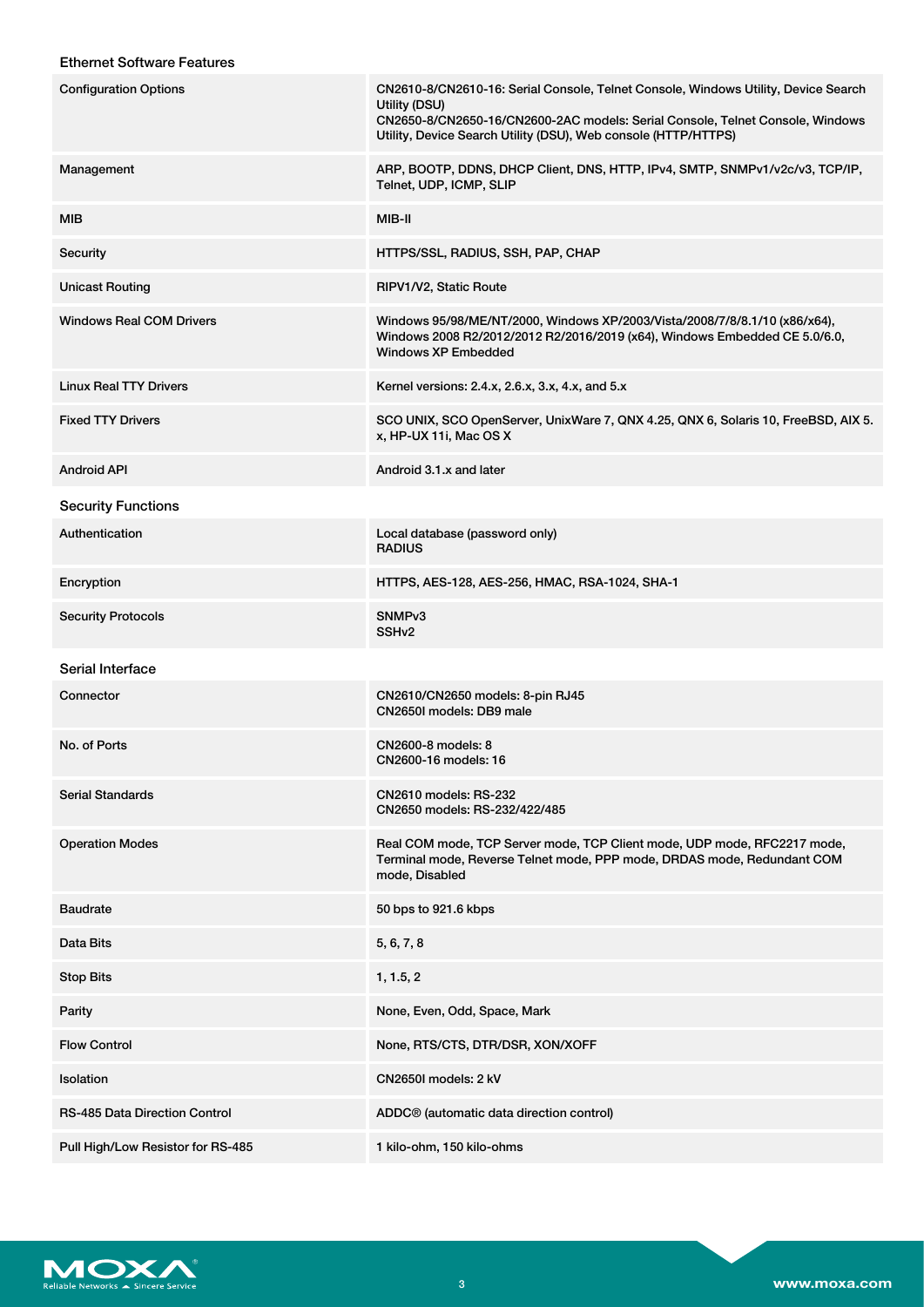| Terminator for RS-485                  | 120 ohms                                                                                                                                                                                                                                                                                                                                                                                                                             |
|----------------------------------------|--------------------------------------------------------------------------------------------------------------------------------------------------------------------------------------------------------------------------------------------------------------------------------------------------------------------------------------------------------------------------------------------------------------------------------------|
| <b>Console Port</b>                    | RS-232 (TxD, RxD, GND), 8-pin RJ45 (19200, n, 8, 1)                                                                                                                                                                                                                                                                                                                                                                                  |
| <b>Serial Signals</b>                  |                                                                                                                                                                                                                                                                                                                                                                                                                                      |
| <b>RS-232</b>                          | TxD, RxD, RTS, CTS, DTR, DSR, DCD, GND                                                                                                                                                                                                                                                                                                                                                                                               |
| <b>RS-422</b>                          | $Tx+$ , $Tx-$ , $Rx+$ , $Rx-$ , $GND$                                                                                                                                                                                                                                                                                                                                                                                                |
| RS-485-4w                              | Tx+, Tx-, Rx+, Rx-, GND                                                                                                                                                                                                                                                                                                                                                                                                              |
| RS-485-2w                              | Data+, Data-, GND                                                                                                                                                                                                                                                                                                                                                                                                                    |
| <b>Power Parameters</b>                |                                                                                                                                                                                                                                                                                                                                                                                                                                      |
| No. of Power Inputs                    | -2AC models: 2<br>All other models: 1                                                                                                                                                                                                                                                                                                                                                                                                |
| <b>Input Current</b>                   | -HV models: $200$ mA $@$ 88 VDC<br>All other models: 130 mA @ 110 VAC                                                                                                                                                                                                                                                                                                                                                                |
| <b>Input Voltage</b>                   | -HV models: 110 VDC (88 to 300 VDC)<br>All other models: 100 to 240 VAC, 50/60 Hz                                                                                                                                                                                                                                                                                                                                                    |
| Reliability                            |                                                                                                                                                                                                                                                                                                                                                                                                                                      |
| <b>Automatic Reboot Trigger</b>        | <b>Built-in WDT</b>                                                                                                                                                                                                                                                                                                                                                                                                                  |
| <b>Alert Tools</b>                     | Built-in buzzer and RTC (real-time clock)                                                                                                                                                                                                                                                                                                                                                                                            |
| <b>Physical Characteristics</b>        |                                                                                                                                                                                                                                                                                                                                                                                                                                      |
| Housing                                | Metal                                                                                                                                                                                                                                                                                                                                                                                                                                |
| Installation                           | 19-inch rack mounting                                                                                                                                                                                                                                                                                                                                                                                                                |
| Dimensions (with ears)                 | 480 x 198 x 45.5 mm (18.9 x 7.80 x 1.77 in)                                                                                                                                                                                                                                                                                                                                                                                          |
| Dimensions (without ears)              | 440 x 198 x 45.5 mm (17.32 x 7.80 x 1.77 in)                                                                                                                                                                                                                                                                                                                                                                                         |
| Weight                                 | CN2610-8/CN2650-8: 2,410 g (5.31 lb)<br>CN2610-16/CN2650-16: 2,460 g (5.42 lb)<br>CN2610-8-2AC/CN2650-8-2AC/CN2650-8-2AC-T: 2,560 g (5.64 lb)<br>CN2610-16-2AC/CN2650-16-2AC/CN2650-16-2AC-T: 2,640 g (5.82 lb)<br>CN2650I-8: 3,907 g (8.61 lb)<br>CN2650I-16: 4,046 g (8.92 lb)<br>CN2650I-8-2AC: 4,284 g (9.44 lb)<br>CN2650I-16-2AC: 4,423 g (9.75 lb)<br>CN2650I-8-HV-T: 3,848 g (8.48 lb)<br>CN2650I-16-HV-T: 3,987 g (8.79 lb) |
| <b>Environmental Limits</b>            |                                                                                                                                                                                                                                                                                                                                                                                                                                      |
| <b>Operating Temperature</b>           | Standard Models: 0 to 55°C (32 to 131°F)<br>CN2650-8-2AC-T/CN2650-16-2AC-T: -40 to 75°C (-40 to 167°F)<br>CN2650I-8-HV-T/CN2650I-16-HV-T: -40 to 85°C (-40 to 185°F)                                                                                                                                                                                                                                                                 |
| Storage Temperature (package included) | Standard Models: 0 to 55°C (32 to 131°F)<br>CN2650-8-2AC-T/CN2650-16-2AC-T: -40 to 75°C (-40 to 167°F)<br>CN2650I-8-HV-T/CN2650I-16-HV-T: -40 to 85°C (-40 to 185°F)                                                                                                                                                                                                                                                                 |
| <b>Ambient Relative Humidity</b>       | 5 to 95% (non-condensing)                                                                                                                                                                                                                                                                                                                                                                                                            |
| <b>Standards and Certifications</b>    |                                                                                                                                                                                                                                                                                                                                                                                                                                      |
| <b>EMC</b>                             | CN2650I models: EN 55032/35<br>All other models: EN 55032/24                                                                                                                                                                                                                                                                                                                                                                         |
| EMI                                    | CISPR 32, FCC Part 15B Class A                                                                                                                                                                                                                                                                                                                                                                                                       |

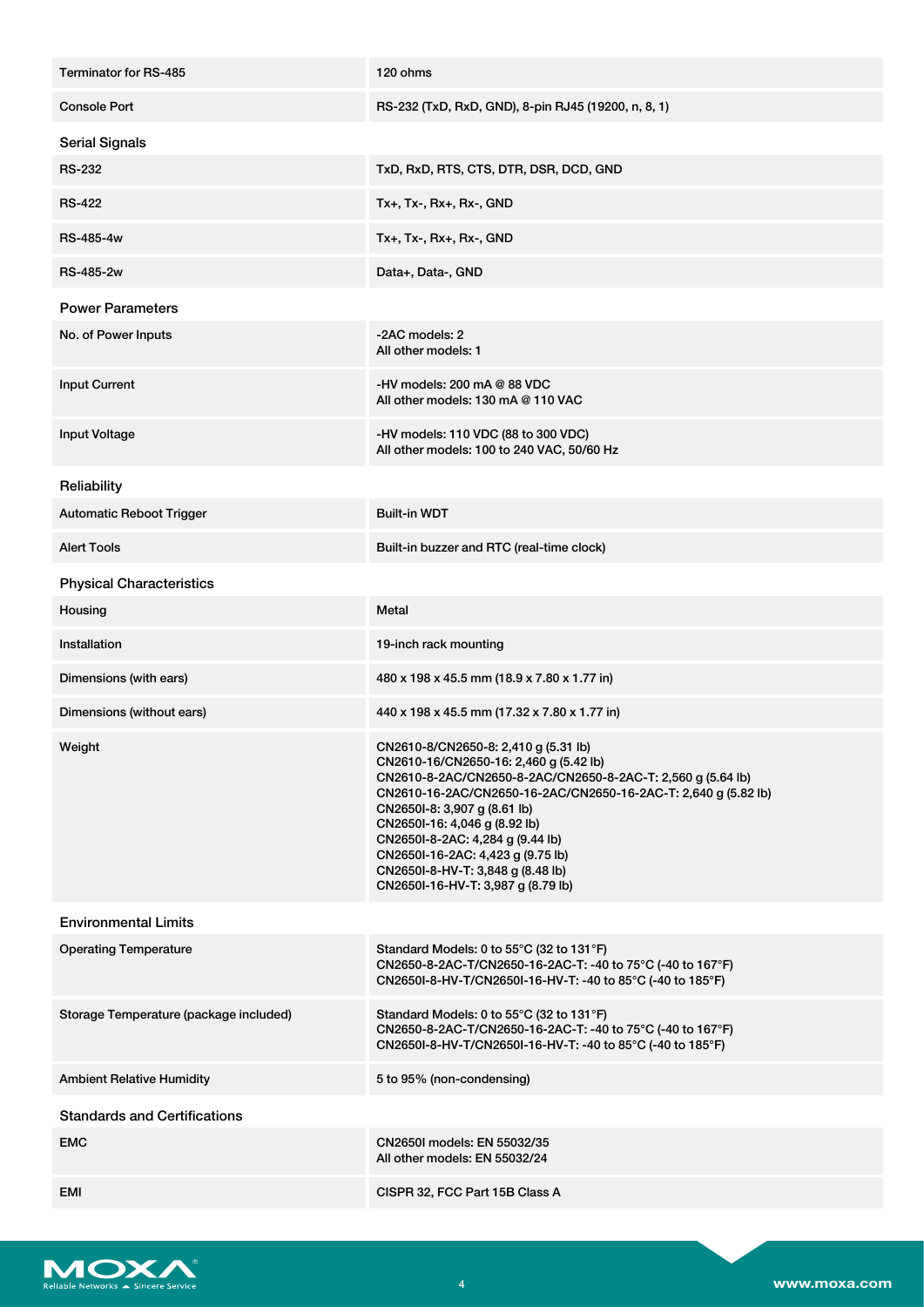| <b>EMS</b>              | -HV models:<br>IEC 61000-4-2 ESD: Contact: 4 kV; Air: 8 kV<br>IEC 61000-4-3 RS: 80 MHz to 1 GHz: 3 V/m<br>IEC 61000-4-4 EFT: Power: 4 kV; Signal: 2 kV<br>IEC 61000-4-5 Surge: Power: 2 kV; Signal: 1 kV<br>IEC 61000-4-6 CS: 150 kHz to 80 MHz: 3 V/m<br>IEC 61000-4-8 PFMF<br>All other models:<br>IEC 61000-4-2 ESD: Contact: 8 kV; Air: 15 kV<br>IEC 61000-4-3 RS: 80 MHz to 1 GHz: 10 V/m<br>IEC 61000-4-4 EFT: Power: 4 kV; Signal: 2 kV<br>IEC 61000-4-5 Surge: Power: 2.5 kV; Signal: 1 kV<br>IEC 61000-4-6 CS: 150 kHz to 80 MHz: 3 V/m; Signal: 3 V/m<br>IEC 61000-4-8 PFMF<br>IEC 61000-4-11 |
|-------------------------|---------------------------------------------------------------------------------------------------------------------------------------------------------------------------------------------------------------------------------------------------------------------------------------------------------------------------------------------------------------------------------------------------------------------------------------------------------------------------------------------------------------------------------------------------------------------------------------------------------|
| Safety                  | CN2650I models: UL 62368-1<br>All other models: UL 60950-1                                                                                                                                                                                                                                                                                                                                                                                                                                                                                                                                              |
| Vibration               | IEC 60068-2-6                                                                                                                                                                                                                                                                                                                                                                                                                                                                                                                                                                                           |
| Freefall                | IEC 60068-2-32                                                                                                                                                                                                                                                                                                                                                                                                                                                                                                                                                                                          |
| Declaration             |                                                                                                                                                                                                                                                                                                                                                                                                                                                                                                                                                                                                         |
| <b>Green Product</b>    | RoHS, CRoHS, WEEE                                                                                                                                                                                                                                                                                                                                                                                                                                                                                                                                                                                       |
| <b>MTBF</b>             |                                                                                                                                                                                                                                                                                                                                                                                                                                                                                                                                                                                                         |
| Time                    | CN2610-8: 831,925 hrs<br>CN2610-16: 639,332 hrs<br>CN2610-8-2AC/CN2650-8-2AC: 773,268 hrs<br>CN2610-16-2AC: 604,346 hrs<br>CN2650-8: 657,123 hrs<br>CN2650-16: 457,175 hrs<br>CN2650-16-2AC: 442,699 hrs<br>CN2650I-8: 374,652 hrs<br>CN2650I-8-2AC: 370,752 hrs<br>CN2650-8-2AC-T: 190,562 hrs<br>CN2650I-16: 248,847 hrs<br>CN2650I-16-2AC: 247,119 hrs<br>CN2650-16-2AC-T: 115,887 hrs<br>CN2650I-8-HV-T: 357,995 hrs<br>CN2650I-16-HV-T: 241,404 hrs                                                                                                                                                |
| <b>Standards</b>        | Telcordia (Bellcore) Standard TR/SR                                                                                                                                                                                                                                                                                                                                                                                                                                                                                                                                                                     |
| Warranty                |                                                                                                                                                                                                                                                                                                                                                                                                                                                                                                                                                                                                         |
| <b>Warranty Period</b>  | 5 years                                                                                                                                                                                                                                                                                                                                                                                                                                                                                                                                                                                                 |
| <b>Details</b>          | See www.moxa.com/warranty                                                                                                                                                                                                                                                                                                                                                                                                                                                                                                                                                                               |
| <b>Package Contents</b> |                                                                                                                                                                                                                                                                                                                                                                                                                                                                                                                                                                                                         |
| Device                  | 1 x CN2600 Series terminal server                                                                                                                                                                                                                                                                                                                                                                                                                                                                                                                                                                       |
| <b>Installation Kit</b> | 1 x rack-mounting kit                                                                                                                                                                                                                                                                                                                                                                                                                                                                                                                                                                                   |
| Cable                   | 1 x RJ45-to-DB9 console cable<br>1 x power cord, suitable for your region (AC models)                                                                                                                                                                                                                                                                                                                                                                                                                                                                                                                   |
| Documentation           | 1 x quick installation guide<br>1 x warranty card                                                                                                                                                                                                                                                                                                                                                                                                                                                                                                                                                       |

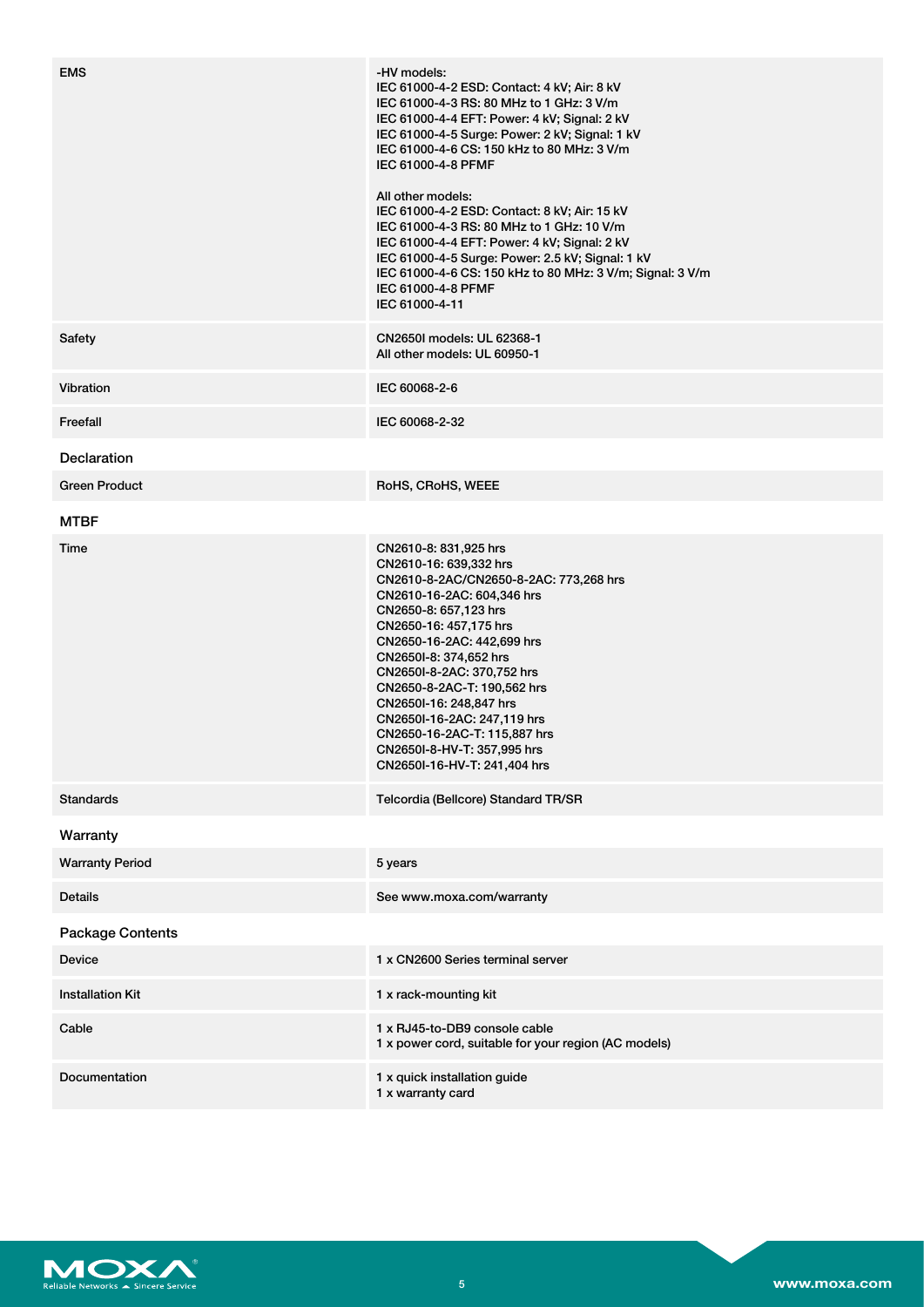# **Dimensions**



# **Ordering Information**

| <b>Model Name</b> | <b>Serial Standards</b> | No. of Serial Ports | <b>Serial Connector</b> | <b>Isolation</b>         | No. of Power<br><b>Inputs</b> | Power Input | <b>Operating Temp.</b> |
|-------------------|-------------------------|---------------------|-------------------------|--------------------------|-------------------------------|-------------|------------------------|
| CN2610-8          | <b>RS-232</b>           | 8                   | 8-pin RJ45              | -                        | 1                             | 100-240 VAC | 0 to $55^{\circ}$ C    |
| CN2610-16         | <b>RS-232</b>           | 16                  | 8-pin RJ45              | -                        | 1                             | 100-240 VAC | 0 to $55^{\circ}$ C    |
| CN2610-8-2AC      | <b>RS-232</b>           | 8                   | 8-pin RJ45              | -                        | $\overline{2}$                | 100-240 VAC | 0 to $55^{\circ}$ C    |
| CN2610-16-2AC     | <b>RS-232</b>           | 16                  | 8-pin RJ45              | -                        | $\overline{2}$                | 100-240 VAC | 0 to $55^{\circ}$ C    |
| CN2650-8          | RS-232/422/485          | 8                   | 8-pin RJ45              | -                        | 1                             | 100-240 VAC | 0 to $55^{\circ}$ C    |
| CN2650-16         | RS-232/422/485          | 16                  | 8-pin RJ45              | -                        | $\mathbf{1}$                  | 100-240 VAC | 0 to $55^{\circ}$ C    |
| CN2650-8-2AC      | RS-232/422/485          | 8                   | 8-pin RJ45              | -                        | $\overline{c}$                | 100-240 VAC | 0 to $55^{\circ}$ C    |
| CN2650-8-2AC-T    | RS-232/422/485          | 8                   | 8-pin RJ45              | -                        | $\overline{2}$                | 100-240 VAC | -40 to $75^{\circ}$ C  |
| CN2650-16-2AC     | RS-232/422/485          | 16                  | 8-pin RJ45              | $\qquad \qquad$          | $\overline{2}$                | 100-240 VAC | 0 to $55^{\circ}$ C    |
| CN2650-16-2AC-T   | RS-232/422/485          | 16                  | 8-pin RJ45              | $\overline{\phantom{0}}$ | $\overline{2}$                | 100-240 VAC | -40 to $75^{\circ}$ C  |
| CN2650I-8         | RS-232/422/485          | 8                   | DB9 male                | $2$ kV                   | 1                             | 100-240 VAC | 0 to $55^{\circ}$ C    |
| CN2650I-16        | RS-232/422/485          | 16                  | DB9 male                | $2$ kV                   | 1                             | 100-240 VAC | 0 to $55^{\circ}$ C    |